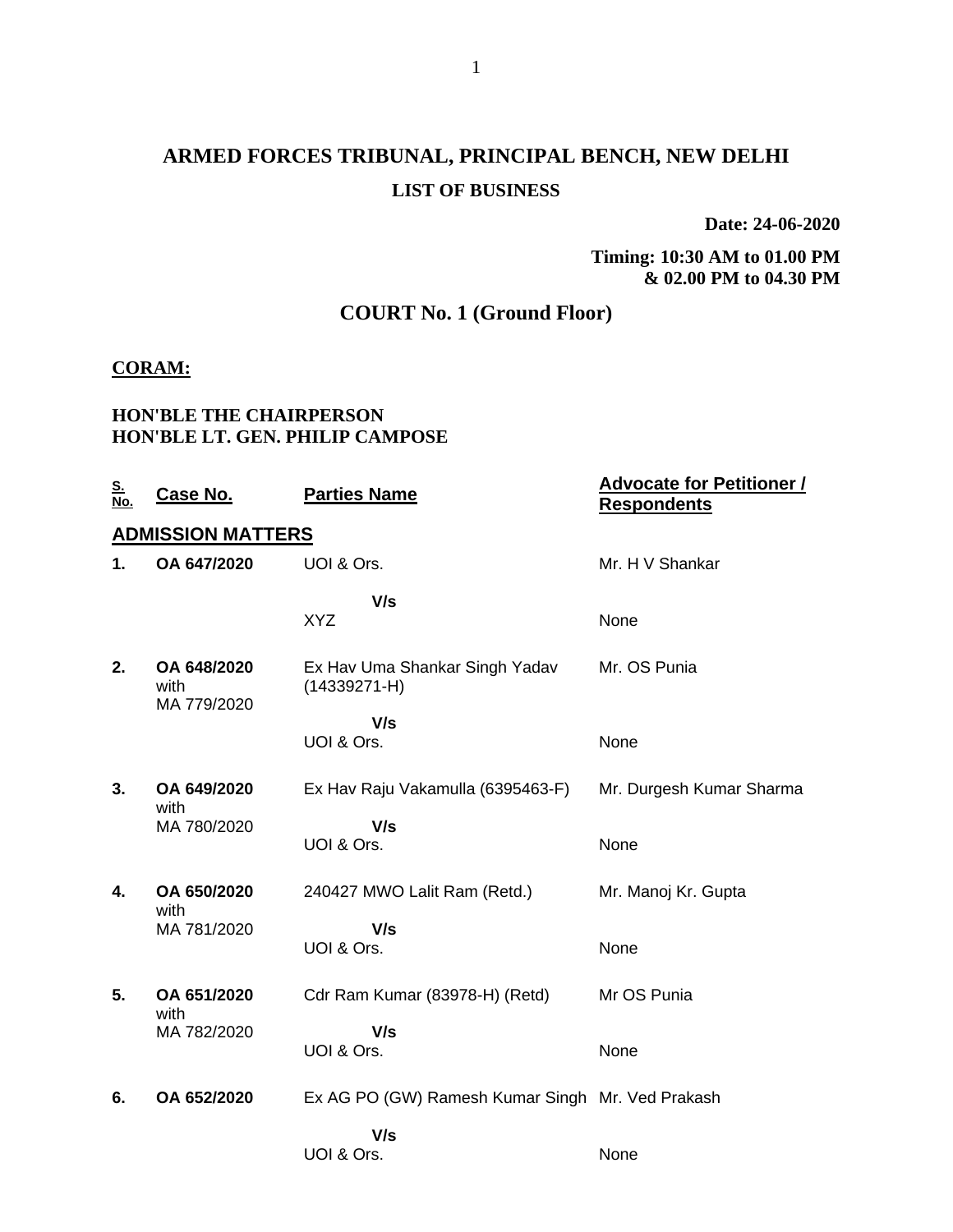| 7.  | OA 653/2020                         | JC-298972L Ex Sub Rajbeer Singh<br>Yadav                            | Mr. A K Trivedi & Associates                            |
|-----|-------------------------------------|---------------------------------------------------------------------|---------------------------------------------------------|
|     |                                     | V/s<br>UOI & Ors.                                                   | None                                                    |
| 8.  | OA 654/2020<br>with                 | 3181600X Ex Hav Rohtash Mal                                         | Mr. JP Sharma & Associates                              |
|     | MA 783/2020                         | V/s<br>UOI & Ors.                                                   | None                                                    |
| 9.  | OA 655/2020<br>with                 | Smt. Krishna                                                        | Mr. A K Trivedi                                         |
|     | MA 784/2020                         | V/s<br>UOI & Ors.                                                   | None                                                    |
| 10. | OA 656/2020<br>with<br>MA 787/2020  | Ex Sub Maj M Sreenivasulu Reddy<br>$(JC-0269303-K)$                 | Mr. Ajit Kakkar & Associates                            |
|     |                                     | V/s<br>UOI & Ors.                                                   | Mr. Prabodh Kumar                                       |
| 11. | OA 667/2020                         | 16013855K Ex Rfn Surendra Singh                                     | Mr. Virender Singh Kadian & Mr.<br>Pardeep Singh Nandal |
|     |                                     | V/s<br>UOI & Ors.                                                   | None                                                    |
| 12. | OA 668/2020                         | JC-767770L Sub Satish Kumar                                         | Mr. Virender Singh Kadian                               |
|     |                                     | V/s<br>UOI & Ors.                                                   | None                                                    |
| 13. | OA 669/2020                         | JC 702437Y Nb Sub Soumen Das                                        | Mr. Anand Kumar                                         |
|     |                                     | V/s<br>UOI & Ors.                                                   | None                                                    |
|     | <u>MA (EXECUTION)</u>               |                                                                     |                                                         |
| 14. | MA 185/2020<br>ın<br>OA 1740/2019   | No 28261G Wg Cdr Vyomika Singh<br>V/s                               | Mr SS Pandey                                            |
|     |                                     | UOI & Ors                                                           | Mr Harish V Shankar                                     |
| 15. | MA 768/2020<br>in<br>OA 2110/2019 & | Ex Nb Sub Sunil Kumar KP (17908- Mr. Ajit Kakkar & Associates<br>K) |                                                         |
|     | MA 693/2020                         | V/s<br>UOI & Ors.                                                   | Mr Tarunvir Singh Khehar                                |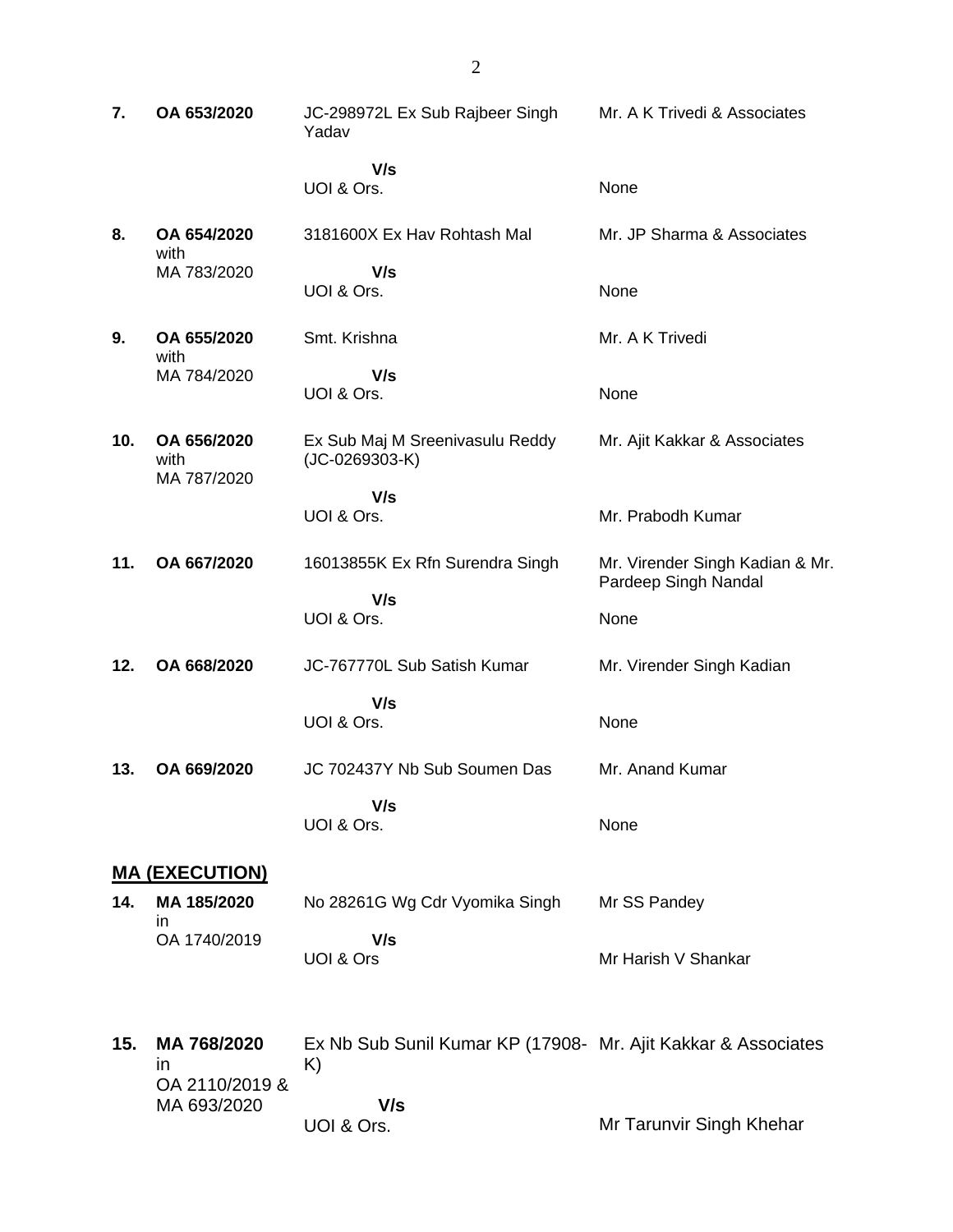### **MA (OTHERS)**

| 16. | MA 1438/2019<br>in           | Sgt Chaman Lal               | Applicant-in-Person |
|-----|------------------------------|------------------------------|---------------------|
|     | OA 1093/2015<br>& RA 11/2016 | V/s<br>UOI & Ors.            | Mr V Pattabhi Ram   |
| 17. | MA 567/2020<br>ın            | <b>Colonel Anand Swaroop</b> | Mr. SS Pandey       |
|     | OA 593/2015                  | V/s                          |                     |

Mr Karan Singh Bhati, Sr

CGSC

UOI & Ors.

### **WITH**

| 18. | OA (Appeal)<br>63/2018             | IC-46325M Col Anand Swaroop                                       | Mr. S S Pandey & Associates                                                |
|-----|------------------------------------|-------------------------------------------------------------------|----------------------------------------------------------------------------|
|     |                                    | V/s<br>UOI & Ors.                                                 | Mr Karan Singh Bhati, Sr<br><b>CGSC</b>                                    |
| 19. | MA 756/2020<br>in                  | Wg Cdr Punita Aswal (No 29160 F)                                  | Mr. Nikhil Palli                                                           |
|     | OA 1500/2019                       | V/s<br>UOI & Ors.                                                 | Mr. Neeraj, Sr. CGSC                                                       |
| 20. | MA 785/2020<br>& MA 786/2020<br>in | Col Yesudian Sugumar P (NTR-16636- Mr. Jaideep Singh & Ors.<br>L) |                                                                            |
|     | OA 1158/2019                       | V/s<br>UOI & Ors                                                  | Harish V Shankar                                                           |
|     | <b>PLEADINGS NOT COMPLETE</b>      |                                                                   |                                                                            |
| 21. | OA 1526/2019                       | Nb Sub Ritul Chatterjee (JC 283824 H) Mr Virender Singh Kadian    |                                                                            |
|     |                                    | V/s<br>UOI & Ors.                                                 | Ms. Jyotsna Kaushik                                                        |
| 22. | OA 1955/2019<br>with               | Lt Cdr Satwinder Singh (No 52386<br>H)                            | Mr Rajiv Manglik                                                           |
|     | MA 421/2020                        | V/s<br>UOI & Ors.                                                 | Mr. Karan Singh Bhati, Sr.<br>CGSC for R 1-4, & Ms.<br>Seema Singh for R-5 |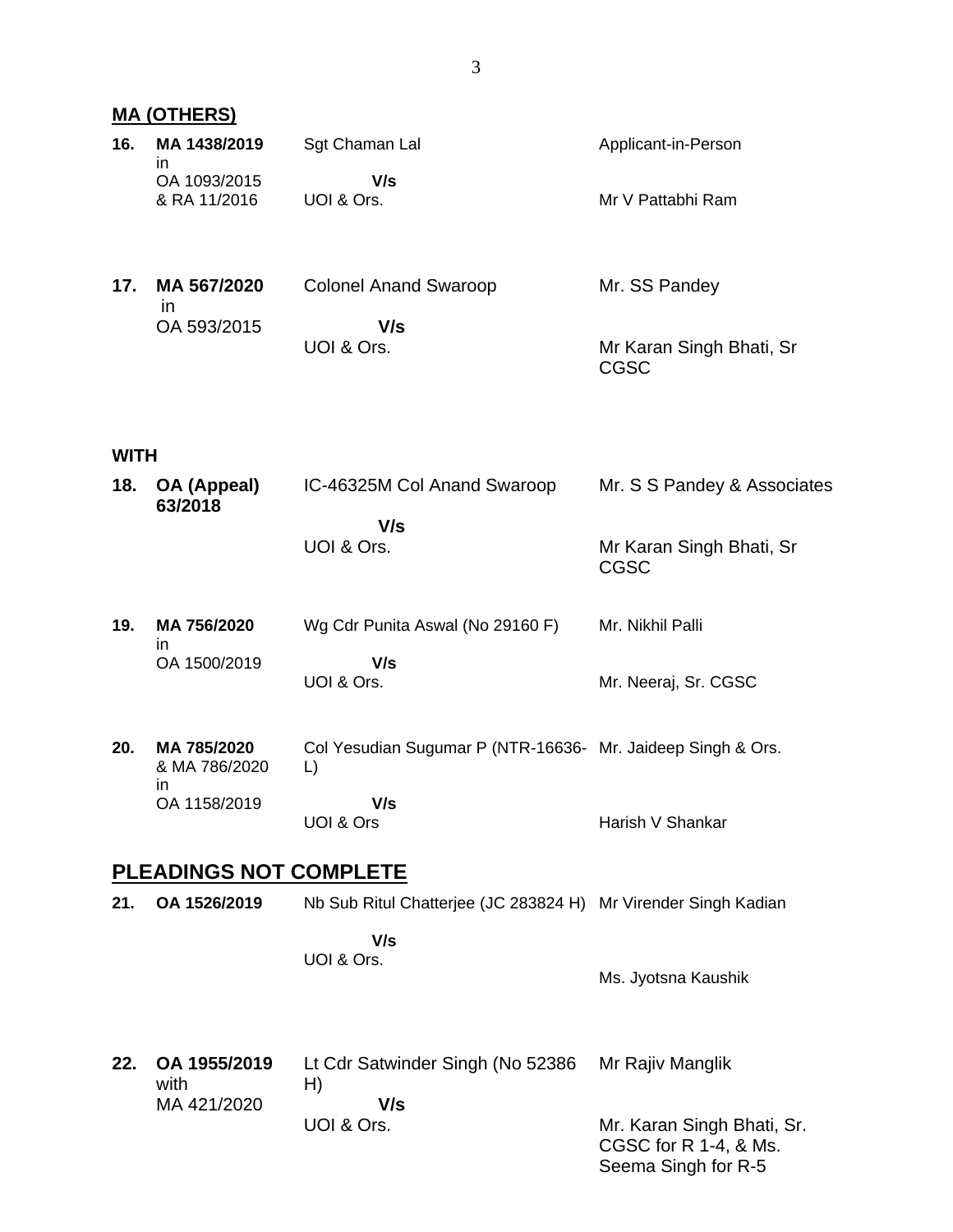| 23. | OA 1990/2019                       | Sep Bablu Singh (No 1470742 F)                             | Mr Mohan Kumar & Associates                             |
|-----|------------------------------------|------------------------------------------------------------|---------------------------------------------------------|
|     |                                    | V/s<br>UOI & Ors.                                          | Mr. Neeraj, Sr. CGSC                                    |
| 24. | OA 2044/2019                       | L/Nk/DSC (GD) Sahab Singh Gurjar<br>(No 13895952K)         | Mr Ajeet Yadav & Rakesh Kumar<br>Singh                  |
|     |                                    | V/s<br>UOI & Ors.                                          | Mr. Rajeev Kumar                                        |
| 25. | OA 129/2020                        | JC-353515-A Nb Sub Chandra Sen Ms. Archana Ramesh<br>Verma |                                                         |
|     |                                    | V/s<br>UOI & Ors.                                          | Dr. Vijendra Singh Mahndiyan<br>for R 1-4, None for R-5 |
| 26. | OA 351/2020                        | Sep (GD) Chanchal Singh (No<br>4193362 Y)                  | Mr Veerendra Mohan                                      |
|     |                                    | V/s<br>UOI & Ors.                                          | Dr. Vijendra Singh Mahndiyan                            |
| 27. | OA 354/2020<br>with<br>MA 441/2020 | JC-283787A Nb Sub Gorakshnath<br>Ramchandra Patare<br>V/s  | Mr. Veerendra Mohan                                     |
|     |                                    | UOI & Ors.                                                 | Mr. Shyam Narayan for R 1 &<br>2                        |
| 28. | OA 383/2020                        | Ex Sep Prithvi Nath Singh (No<br>13991232 A)               | Mr Narender Kaushik And<br>Pankaj Kaushik               |
|     |                                    | V/s<br>UOI & Ors.                                          | Mr. V S Tomar                                           |
| 29. | OA 384/2020                        | Ex Sep/DSC Brinder Kumar<br>$(2481267-M)$                  | Mr. U S Maurya                                          |
|     |                                    | V/s<br>UOI & Ors.                                          | Mr. Tarunvir Singh Khehar                               |
| 30. | OA 470/2020                        | JC-377783H Sub/JENE Somnath<br>Samanta (Retd.)             | Mr. S S Pandey & Associates                             |
|     |                                    | V/s<br>UOI & Ors.                                          | Mr. Prabodh Kumar                                       |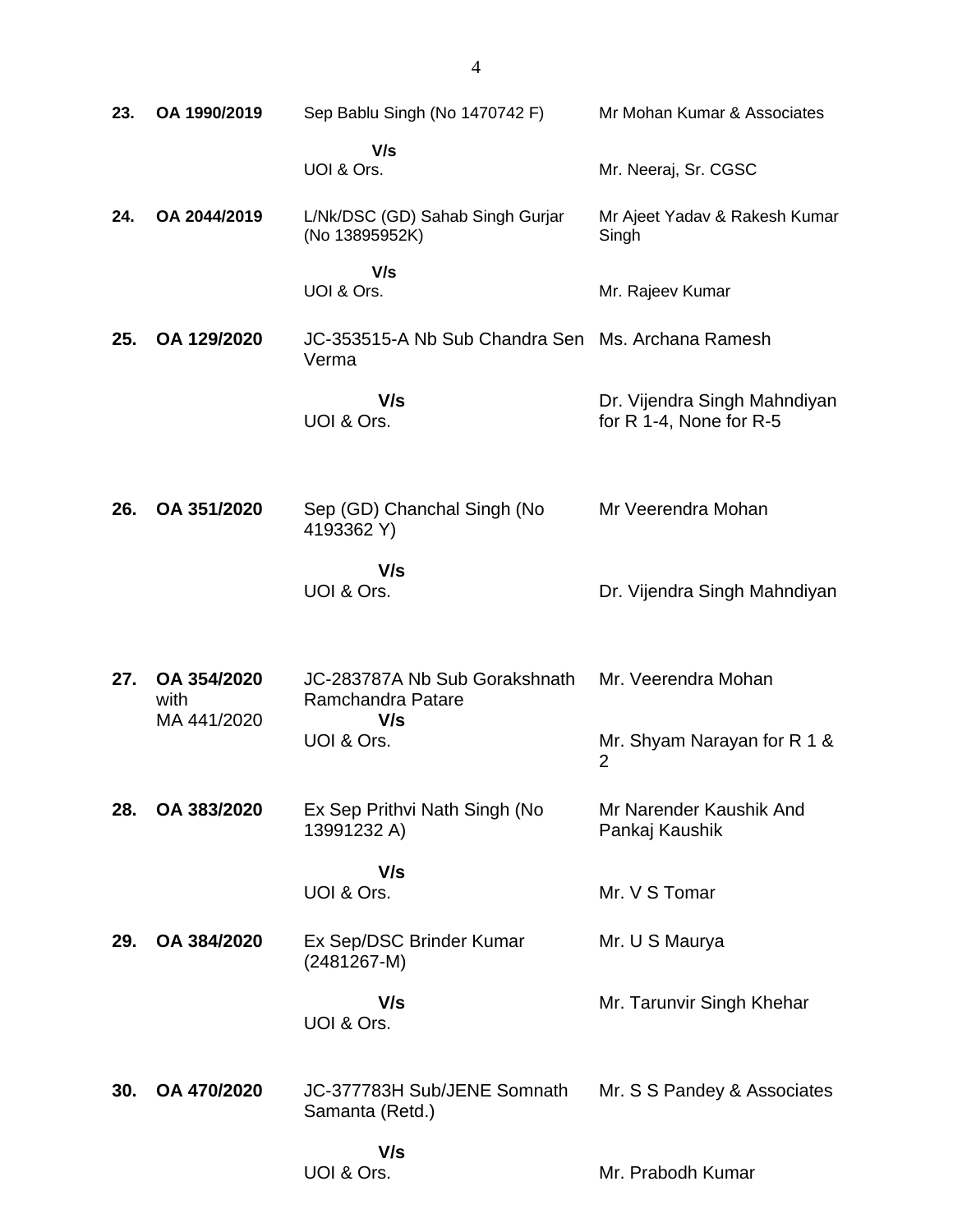| 31. OA 478/2020<br>with | IC-53679X Col Sharad Nautiyal | Mr. Rajiv Manglik         |
|-------------------------|-------------------------------|---------------------------|
| MA 598/2020             | V/s<br>UOI & Ors.             | Mr. Karan Singh Bhati, Sr |

### **PLEADINGS COMPLETE**

### **DATES WILL BE GIVEN BY THE TRIBUNAL OFFICER - ORDERS WILL BE UPLOADED ON THE WEBSITE**

CGSC

|     | 32. OA 1748/2018                   | Gp Capt Jarnail Singh Boparai<br>(18610) ADM/FC                             | Mr. Ajai Bhalla     |
|-----|------------------------------------|-----------------------------------------------------------------------------|---------------------|
|     |                                    | V/s<br>UOI & Ors.                                                           | Mr Harish V Shankar |
| 33. | OA 425/2019<br>with<br>MA 987/2019 | No. 6940219-Y Hav Rabindra Nath Ms. Archana Ramesh<br>Tagore (Retd.)<br>V/s |                     |
|     |                                    | UOI & Ors.                                                                  | Mr V Pattabhi Ram   |
|     | 34. OA 1969/2019                   | IC-44262W Col BGS Chauhan<br>(Retd.)                                        | Ms. Pallavi Awasthi |
|     |                                    | V/s<br>UOI & Ors.                                                           | Mr Anil Gautam      |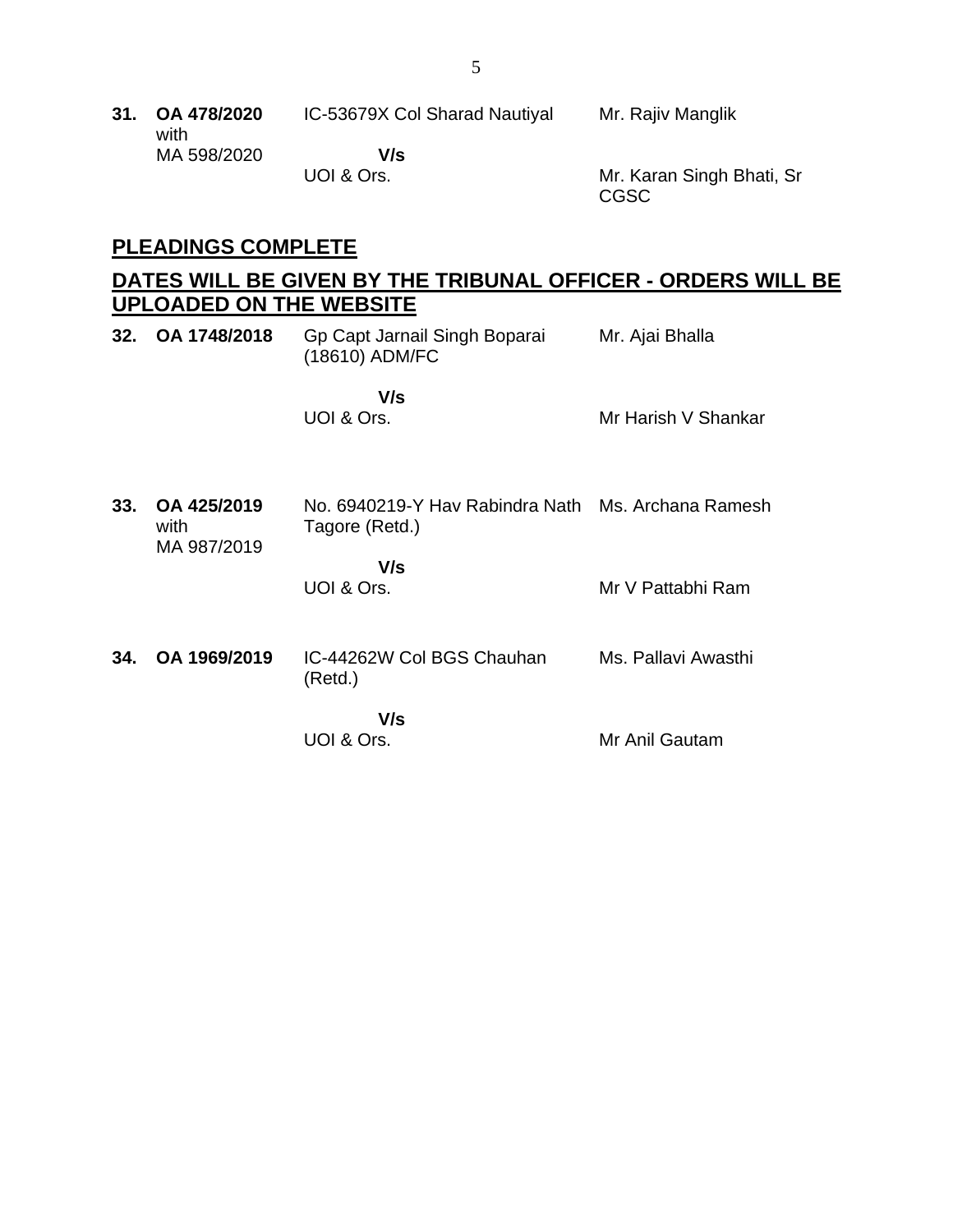## **ARMED FORCES TRIBUNAL, PRINCIPAL BENCH, NEW DELHI LIST OF BUSINESS**

**Date: 24-06-2020**

**Timing: 10:30 AM to 01.00 PM & 02.00 PM to 04.30 PM**

### **COURT No. 2 (Ground Floor)**

#### **THIS BENCH WILL NOT ASSEMBLE TODAY**

#### **CORAM:**

#### **HON'BLE MS. JUSTICE SUNITA GUPTA HON'BLE AIR MARSHAL B.B.P. SINHA**

| <u>S.</u><br>No. | Case No.                             | <b>Parties Name</b>                                                      | <b>Advocate for Petitioner /</b><br><b>Respondents</b> |
|------------------|--------------------------------------|--------------------------------------------------------------------------|--------------------------------------------------------|
|                  | <b>ADMISSION MATTERS</b>             |                                                                          |                                                        |
| 1.               | OA 1669/2019                         | No 15471450F Ex Dfr Mukesh<br>Kumar                                      | Mr. VS Kadian                                          |
|                  |                                      | V/s                                                                      |                                                        |
|                  |                                      | UOI & Ors.                                                               | Mr. Niranjan Das                                       |
| 2.               | OA 2310/2019<br>with<br>MA 3210/2019 | Ex Sep Dhanvijay Sidhartha<br>Ramchandra (4551788-M)                     | Mr. Ajit Kakkar                                        |
|                  |                                      | V/s<br>UOI & Ors.                                                        | Mr. Prabodh Kumar                                      |
| 3.               | OA 177/2020                          | Ex LS (UW) Raman Singh (No<br>138032K)                                   | Mr Ved Prakash                                         |
|                  |                                      | V/s<br>UOI & Ors.                                                        | <b>Mr Arvind Patel</b>                                 |
|                  | <b>MA (EXECUTION)</b>                |                                                                          |                                                        |
| 4.               | MA 2095/2019<br>in                   | Ex Chera Somnath Sahu (181040- Mr Ved Prakash<br>F)                      |                                                        |
|                  | OA 753/2018                          | V/s<br><b>UOI &amp; Ors</b>                                              | <b>Mr Arvind Patel</b>                                 |
| 5.               | MA 2872/2019<br>ın<br>OA 1320/2018   | JC 762430Y Sub Satyendra Kumar Mr SS Pandey & Associates<br>Singh (Retd) |                                                        |
|                  |                                      | V/s<br>UOI & Ors                                                         | Mr Rajesh Kumar Das                                    |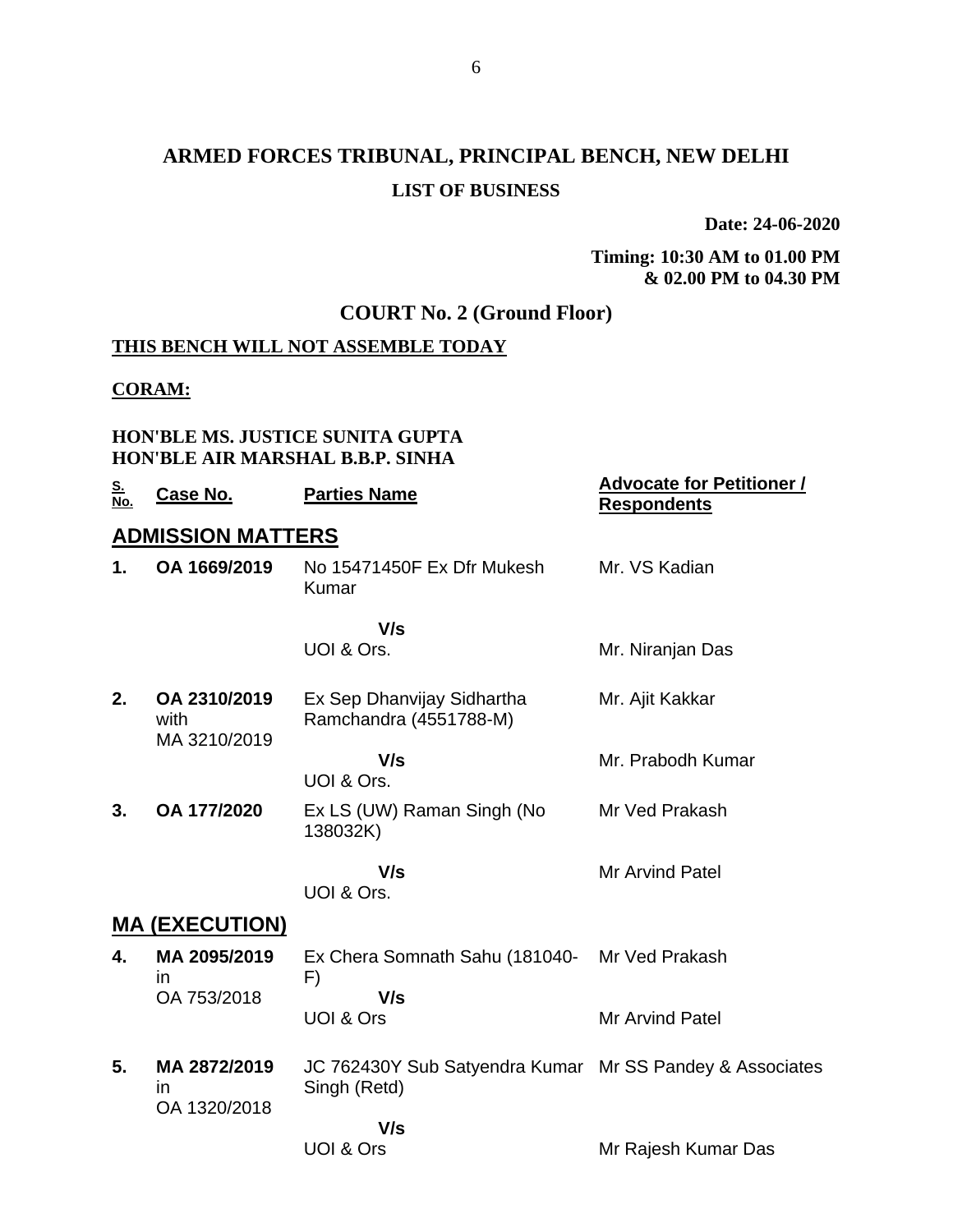**6. MA 91/2020** in OA 1014/2016 Ex Nb Ris Ganga Dhar (JC 235605 Mr Virender Singh Kadian K)  **V/s**

UOI & Ors

Mr. Satya Ranjan Swain

#### **PLEADINGS NOT COMPLETE**

**7. OA 509/2019** Lt Col MI Hasan (Retd) (MR 03881 Mr Shakti Chand Jaidwal P)

> **V/s** UOI & Ors.

Mr. Avdhesh Kumar Singh

**8. OA 793/2019** with MA 2050/2019 IC-62464A Maj Gagan Rekhi  **V/s** UOI & Ors. Ms Neela Gokhale Dr. Vijendra Singh Mahndiyan

### **PLEADDINGS COMPLETE**

### **DATES WILL BE GIVEN BY THE TRIBUNAL OFFICER - ORDERS WILL BE UPLOADED ON THE WEBSITE**

| 9.  | OA 330/2016          | Rect Bijendra Kumar (Retd)                 | Ms. Archana Ramesh           |
|-----|----------------------|--------------------------------------------|------------------------------|
|     |                      | V/s<br>UOI & Ors.                          | <b>Mr Arvind Patel</b>       |
| 10. | OA 456/2016          | Ex AC(U/T) Abhishek Joshi                  | Mr. J S Mann                 |
|     |                      | V/s<br>UOI & Ors.                          | Mr Prabodh Kumar             |
| 11. | OA 796/2017<br>with  | Ex Hav Ram Pravesh Singh                   | Mr VS Kadian                 |
|     | MA 639/2017          | V/s<br>UOI & Ors.                          | Dr. Vijendra Singh Mahndiyan |
| 12. | OA 1649/2018<br>with | No. 4553335A Ex Nk Sarjit Singh            | Mr. Virender Singh Kadian    |
|     | MA 397/2019          | V/s<br>UOI & Ors.                          | Mr. Shyam Narayan            |
| 13. | OA 1651/2018         | JC-841506P Ex Sub Rajender<br>Singh<br>V/s | Mr. Virender Singh Kadian    |
|     |                      | UOI & Ors.                                 | Mr. Arvind Patel             |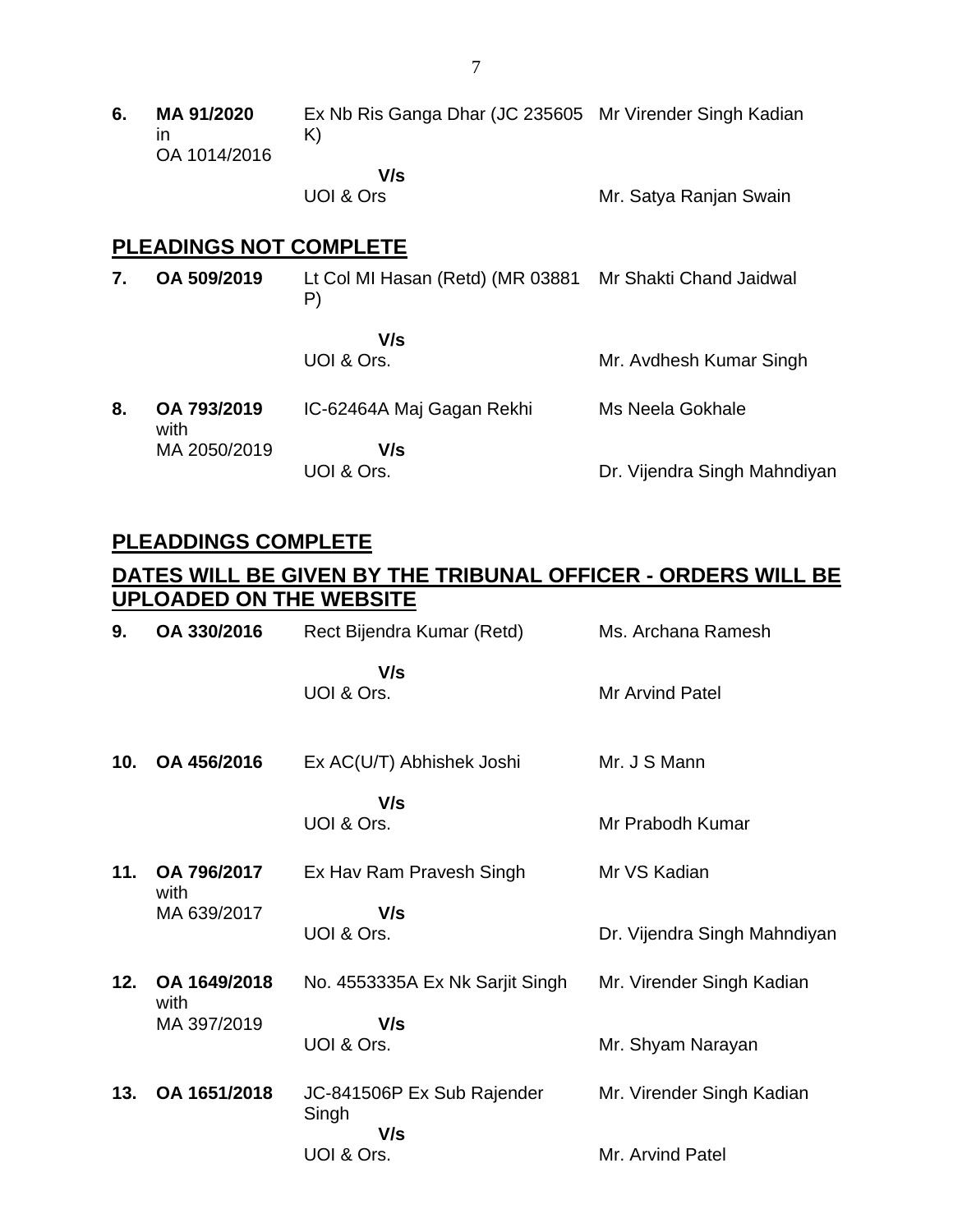| 14. | OA 1754/2018                        | HFO Girija Shankar Shukla (Retd)<br>(No 609101K)           | Mr Praveen Kumar            |
|-----|-------------------------------------|------------------------------------------------------------|-----------------------------|
|     |                                     | V/s<br>UOI & Ors.                                          | Mr. Prabodh Kumar           |
| 15. | OA 46/2019<br>with<br>MA 424/2019   | SL-2924M Lt Col V Raveendran<br>Kutty (Retd.)              | Mr. J P Sharma & Associates |
|     |                                     | V/s<br>UOI & Ors.                                          | Mr. K K Tyagi               |
| 16. | OA 47/2019<br>with                  | No. 13625942-Y Ex Rfn Mahaveer<br>Singh                    | Mr. J P Sharma & Associates |
|     | MA 1833/2019 &<br>425/2019          | V/s<br>UOI & Ors.                                          | Mr. Prabodh Kumar           |
| 17. | OA 69/2019<br>with                  | No 14917983H Ex Hav (ACP-I)<br><b>Sujeet Kumar Singh</b>   | Mr. JP Sharma               |
|     | MA 463/2019                         | V/s<br>UOI & Ors.                                          | Mr. K K Tyagi               |
| 18. | OA 606/2019<br>with                 | No. 15592999-X Ex Rect Pavan<br>Kumar                      | Mr. Virender Singh Kadian   |
|     | MA 1181/2019                        | V/s<br>UOI & Ors.                                          | Mr. Satya Ranjan Swain      |
| 19. | OA 1352/2019                        | Ex Sep Anand Pal (No 6382203 X)                            | Ms Archana Ramesh           |
|     |                                     | V/s<br>UOI & Ors.                                          | Mr Niranjan Das             |
| 20. | OA 1353/2019                        | Ex Cpl Chandan Kumar Yadav (No Mr Ved Prakash<br>945374 A) |                             |
|     |                                     | V/s<br>UOI & Ors.                                          | Mr VS Tomar                 |
| 21. | OA 1755/2019<br>with<br>MA 182/2020 | Ex Sgt Kartikeyan Iyer (783367-R)<br>V/s                   | Mr. Virender Singh Kadian   |
|     |                                     | UOI & Ors.                                                 | Mr Prabodh Kumar            |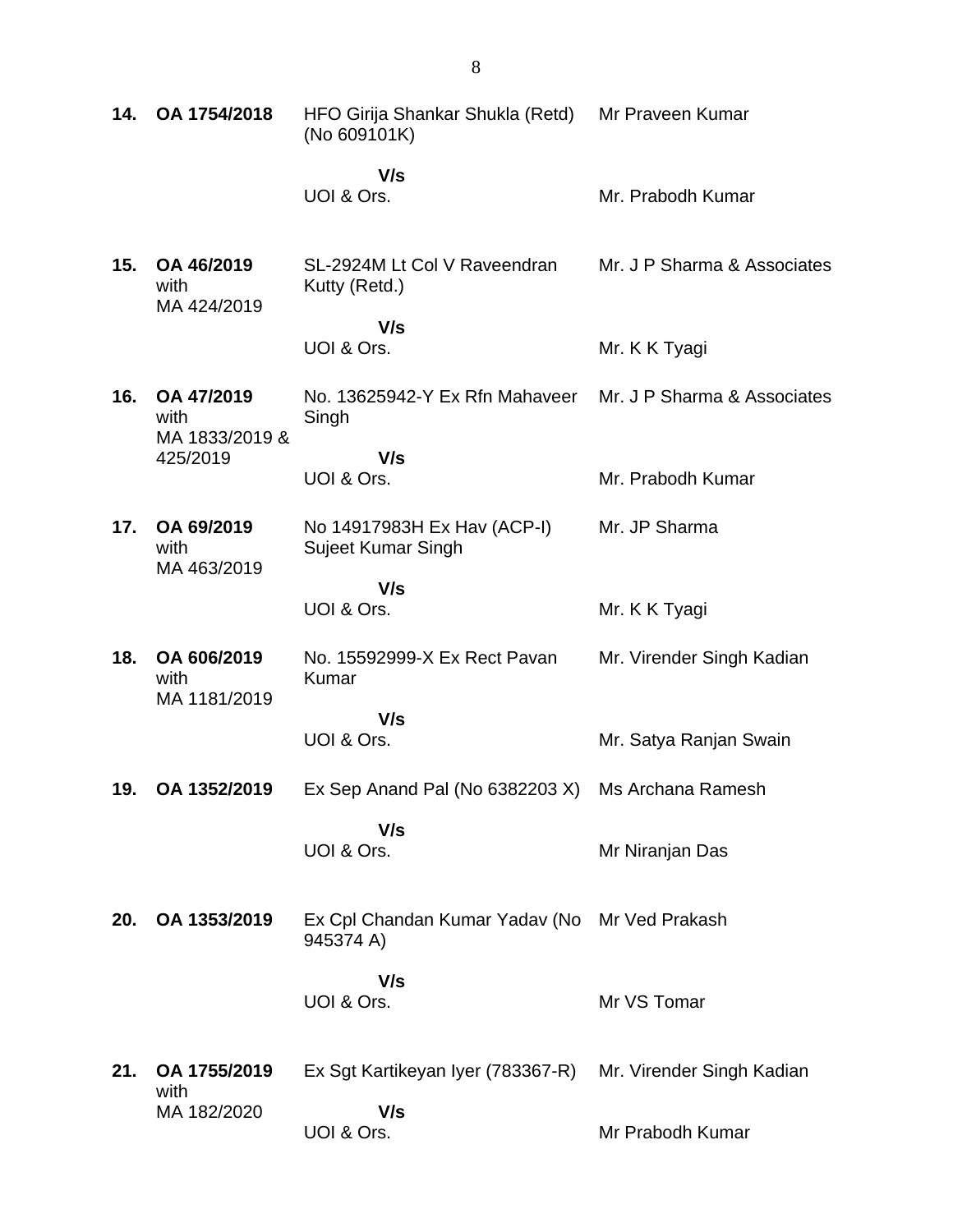| 22. OA 1763/2019 | IC-69477A Maj Abhishek Raheja | Mr. Rajiv Manglik |
|------------------|-------------------------------|-------------------|
| with             |                               |                   |
| MA 557/2020      | V/s                           |                   |

UOI & Ors.

Mr Karan Singh Bhati, Sr CGSC

#### **THIS BENCH WILL NOT ASSEMBLE TODAY**

#### **CORAM:**

#### **HON'BLE MS. JUSTICE SUNITA GUPTA HON'BLE LT. GEN. PHILIP CAMPOSE**

|    | S. No. Case No.                    | <b>Parties Name</b>                                                             | <b>Advocate for Petitioner /</b><br><b>Respondents</b> |
|----|------------------------------------|---------------------------------------------------------------------------------|--------------------------------------------------------|
|    | <b>For Hearing</b>                 |                                                                                 |                                                        |
| 1. | OA 168/2018<br>with<br>MA 116/2018 | IC-15757A Gp Capt Girish Kumar Johri Mr. Anil Srivastava & Associates<br>(Retd) |                                                        |
|    |                                    | V/s<br>UOI & Ors.                                                               | Mr. Rajesh Kumar Das                                   |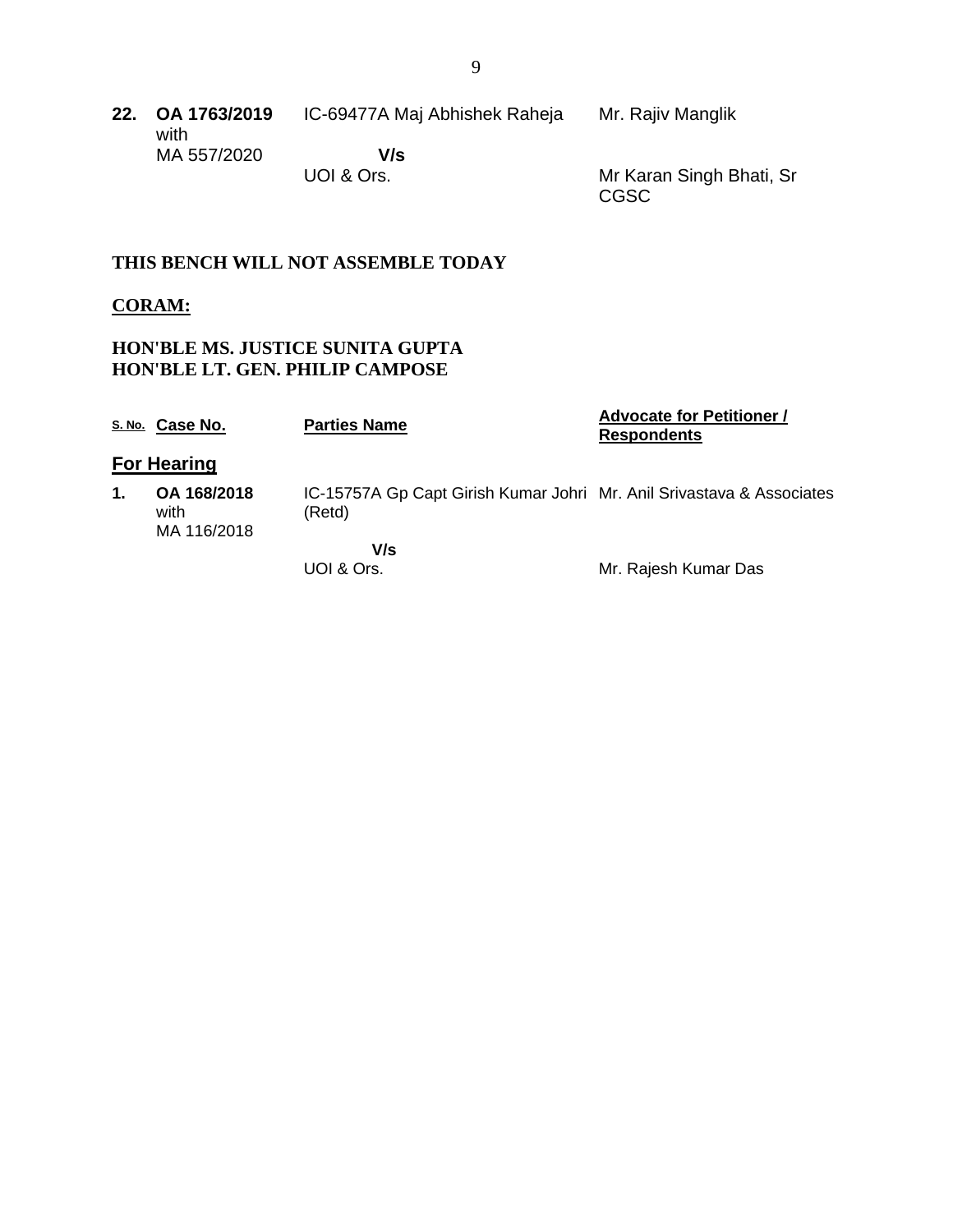# **ARMED FORCES TRIBUNAL, PRINCIPAL BENCH, NEW DELHI LIST OF BUSINESS**

**Date: 24-06-2020**

**Timing: 11:00 AM**

### **PRINCIPAL REGISTRAR COURT**

|    | S. No. Case No.                      | <b>Parties Name</b>                                                   | <b>Advocate for Petitioner /</b><br><b>Respondents</b> |
|----|--------------------------------------|-----------------------------------------------------------------------|--------------------------------------------------------|
|    | <b>For Appearance/Direction</b>      |                                                                       |                                                        |
| 1. | OA 1994/2017<br>with<br>MA 1520/2017 | Smt Tarawati Devi Wd/o Late Gnr<br>Satya Prakash Singh (No.14494732W) | Mr. V S Kadian                                         |
|    |                                      | V/s<br>UOI & Ors.                                                     | Nonen                                                  |
| 2. | OA 1064/2019<br>with                 | No 137328K Ex RPO Pramod Kumar                                        | Mr. VS Kadian                                          |
|    | MA 1734/2019                         | V/s<br>UOI & Ors.                                                     | Ms. Jyotsna Kaushik                                    |
| 3. | OA 1091/2019<br>with<br>MA 1769/2019 | Lt Col Sudesh Kumar Sharma (Retd)<br>(IC 32309 K)                     | Mr RK Tripathi                                         |
|    |                                      | V/s<br>UOI & Ors.                                                     | Mr. Avdhesh Kumar                                      |
| 4. | OA 1169/2019<br>with                 | Ex JWO Anup Kumar Sasmal (676332- Mr. Ajit Kakkar & Associates<br>G)  |                                                        |
|    | MA 1915/2019                         | V/s                                                                   |                                                        |
|    |                                      | UOI & Ors.                                                            | Mr SR Swain                                            |
| 5. | OA 1170/2019<br>with                 | Ex LS (RP) Shiv Kumar (No 135523 H) Mr Ved Prakash                    |                                                        |
|    | MA 1916/2019                         | V/s<br>UOI & Ors.                                                     | Mr Ashok Chaitanya                                     |
| 6. | OA 1171/2019<br>with<br>MA 1917/2019 | Smt Cuckoo Bhatia W/o Late Lt Col<br>Prem Kumar Bhatia (IC 16884)     | Mr Anil Srivastava & Associates                        |
|    |                                      | V/s<br>UOI & Ors.                                                     | Mr. Satya Ranjan Swain                                 |
| 7. | OA 1591/2019<br>with<br>MA 2555/2019 | Pratibha Sutar W/o Late MWO<br>Dasarathi Sutar (621454-A)<br>V/s      | Mr. D K Sharma& K Tiwari                               |
|    |                                      | UOI & Ors.                                                            | Mr. J S Yadav                                          |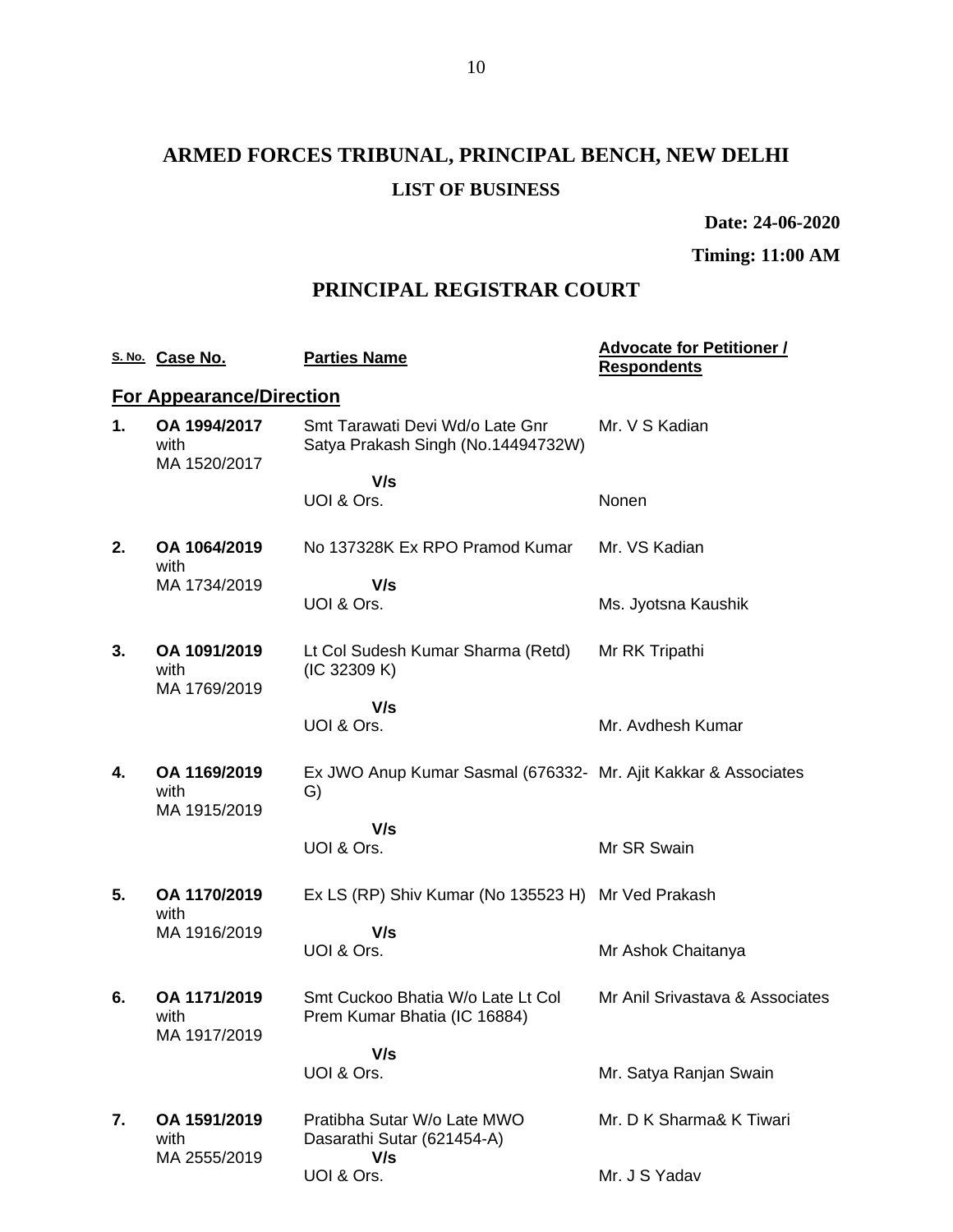**8. OA 1640/2019** with MA 2583/2019 Ex Hav (Hony Nb Sub) Jaipal Singh (No 14463559)  **V/s** UOI & Ors. Mr. Ved Prakash Mr SP Sharma **9. OA 1641/2019** with MA 2584/2019 No 6620953 Ex Sep Rajendra Singh  **V/s** UOI & Ors. Mr SM Dalal Mr Neeraj, Sr CGSC **10. OA 1685/2019** with MA 2616/2019 MWO Raj Nandan Prasad Verma (Retd) (No 614433)  **V/s** UOI & Ors. Mr. BP Vaishnav & Associate Mr. Shyam Narayan **11. OA 1686/2019** Ex Sgt Praveen Kumar Gupta (No 768674 R)  **V/s** UOI & Ors. Mr OS Punia None **12. OA 1699/2019** with MA 2627/2019 Col Pritpal Singh (Retd) (MR 03787)  **V/s** UOI & Ors. Mr Virender Singh Kadian Mr Neeraj, Sr CGSC **13. OA 1704/2019** with MA 2638/2019 No 723145N Ex Sgt Deepak Kumar  **V/s** UOI & Ors. Mr. VS Kadian Mr SD Windlesh **14. OA 1705/2019** with MA 2639/2019 Ex Sgt G Vijayaraghavalu ( No 279622N)  **V/s** UOI & Ors. Mr. Ajit Kakkar & Associates Mr KK Tyagi **15. OA 1707/2019** with MA 2641/2019 & 737/2020 Ex Rect Sukhvinder (No 3208351W)  **V/s** UOI & Ors. Mr Ved Prakash Mr YP Singh **16. OA 1709/2019** JC-765926Y Ex Sub Surya Deo Prasad  **V/s** UOI & Ors. Mr VS Kadian Mr. Satya Ranjan Swain **17. OA 1717/2019** Ex PO ME Manoj Yadav (No 138280 Z)  **V/s** UOI & Ors. Mr Ved Prakash Mr Shyam Narayan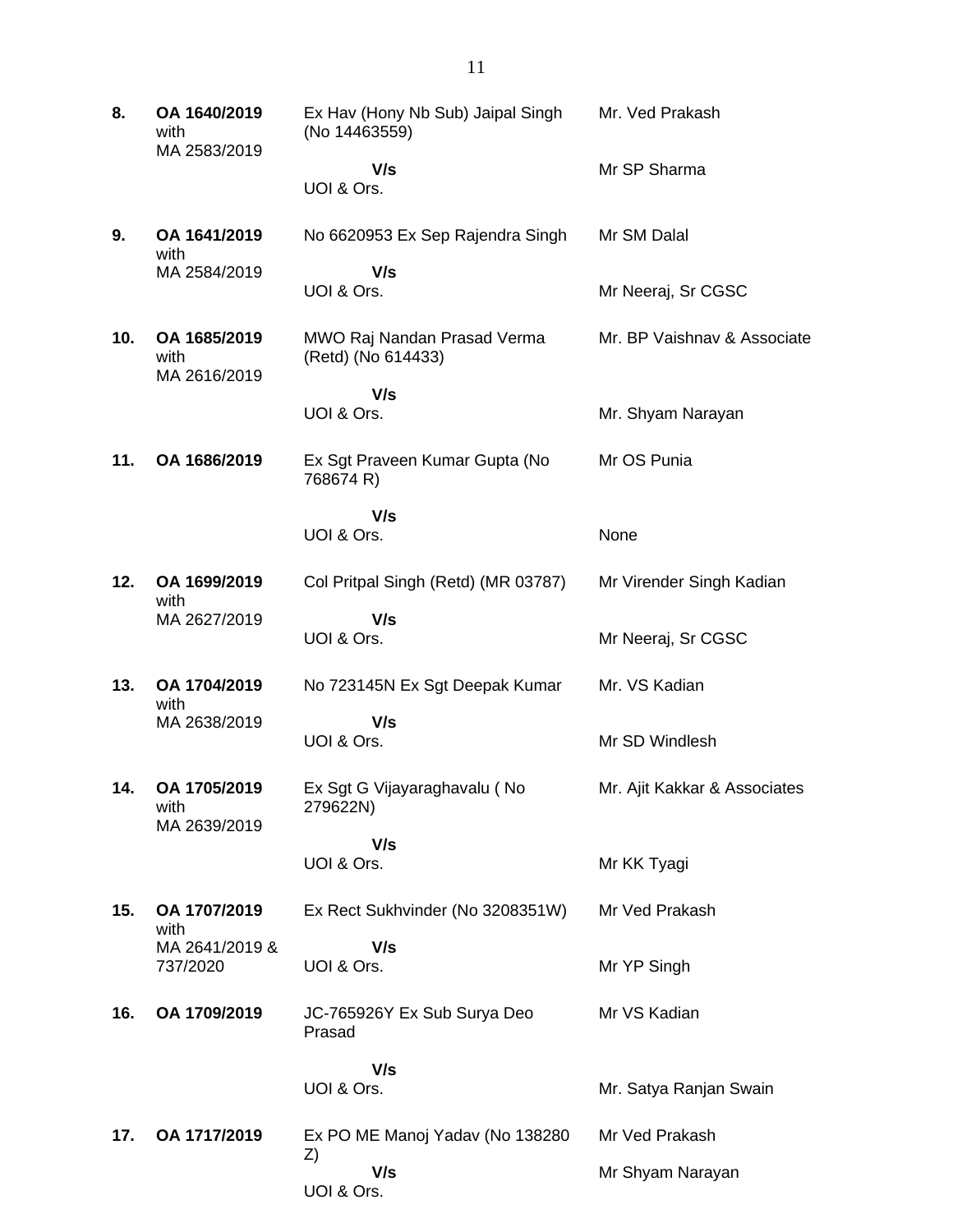| 18. | OA 1726/2019                         | Wg Cdr Ashish Dubey (Retd) (NO<br>23280)              | Mr. Baljeet Singh                         |
|-----|--------------------------------------|-------------------------------------------------------|-------------------------------------------|
|     |                                      | V/s<br>UOI & Ors.                                     | Mr Tarunvir Singh Khehar                  |
| 19. | OA 1728/2019                         | Wg Cdr Yatender Kumar Chaudhry<br>(Retd) (No 27664 S) | Mr Praveen Kumar                          |
|     |                                      | V/s<br>UOI & Ors.                                     | Mr YP Singh                               |
| 20. | OA 1729/2019                         | Ex PO EL(P) Rajendra Kumar<br>Kamarsu (No 139582H)    | Mr. Ved Prakash                           |
|     |                                      | V/s                                                   |                                           |
|     |                                      | UOI & Ors.                                            | Mr Neeraj, Sr CGSC                        |
| 21. | OA 1733/2019<br>with<br>MA 2657/2019 | SS-43272N Maj Parantap Zorawar<br>Singh (Retd.)       | Mr. Aditya Singh Puar                     |
|     |                                      | V/s<br>UOI & Ors.                                     | Mr. Karan Singh Bhati, Sr.<br><b>CGSC</b> |
| 22. | OA 1734/2019                         | No. 13614963 Ex Hav Bijay Pal                         | Mr. Virender Singh Kadian                 |
|     |                                      | V/s<br>UOI & Ors.                                     | Mr. D K Sabat                             |
| 23. | OA 1741/2019<br>with<br>MA 2658/2019 | JC-804873K Ex Sub/Clk (SD) Jitendra<br>Kumar          | Mr. Ved Prakash                           |
|     |                                      | V/s                                                   |                                           |
|     |                                      | UOI & Ors.                                            | Ms. Jyotsna Kaushik                       |
| 24. | OA 1799/2019<br>with<br>MA 2687/2019 | Ex Cfn Shatrughan Prasad Singh (No<br>14554470 X)     | Mr Virender Singh Kadian                  |
|     |                                      | V/s                                                   |                                           |
|     |                                      | UOI & Ors.                                            | Mr. Shyam Narayan                         |
| 25. | OA 1800/2019<br>with<br>MA 2688/2019 | Cpl Dhurendra Raghav (Retd) (No<br>769090)            | Mr Manoj Kr Gupta                         |
|     |                                      | V/s                                                   |                                           |
|     |                                      | UOI & Ors.                                            | Mr. Harish V Shankar                      |
| 26. | OA 1801/2019<br>with                 | No 649301 Ex WO Arjun Singh                           | Mr VS Kadian                              |
|     | MA 2689/2019                         | V/s<br>UOI & Ors.                                     | Mr. Rajesh Kumar Das                      |
|     |                                      |                                                       |                                           |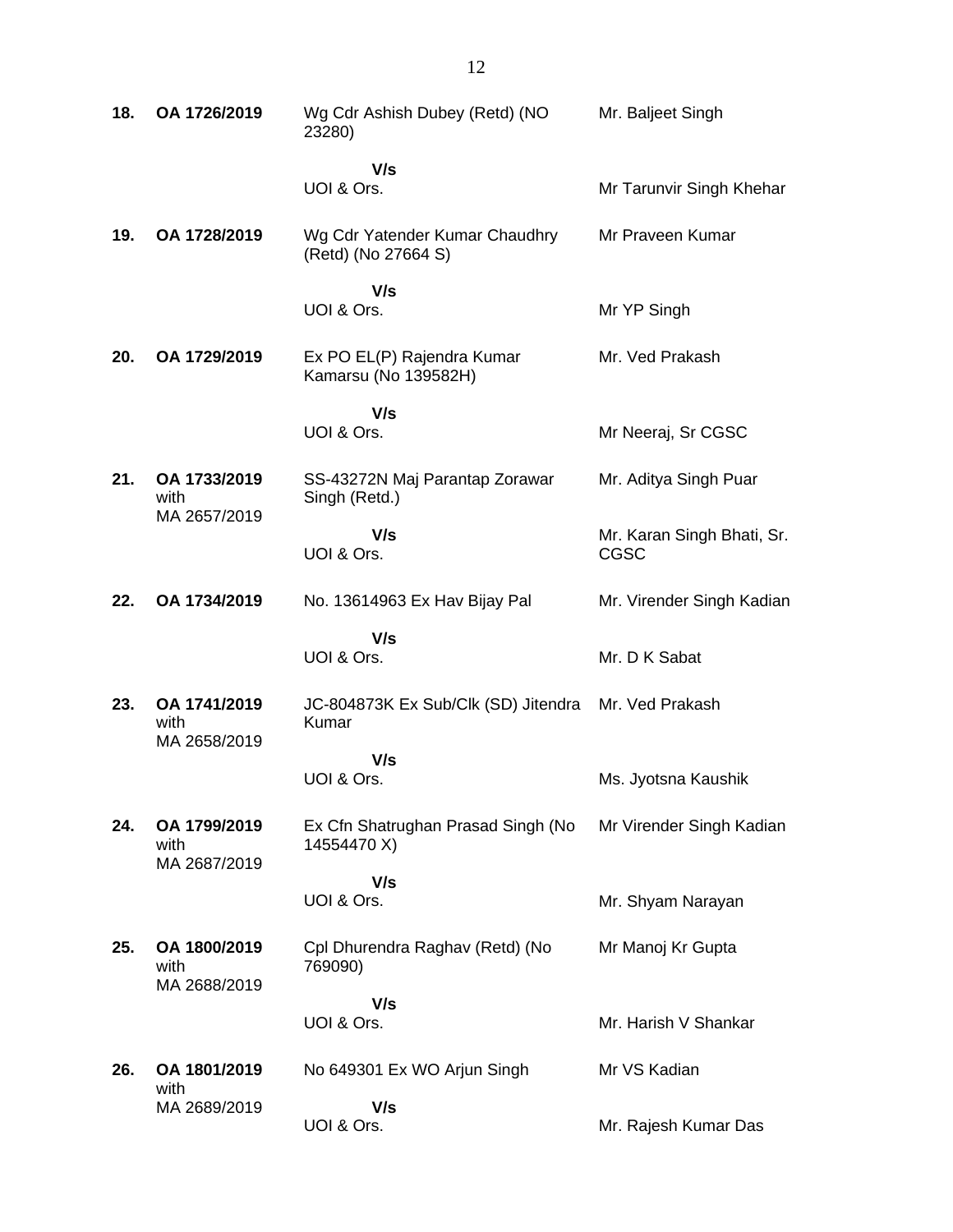| 27.         | OA 1862/2019                    | Sgt Rash Bihari Rai (Retd) (No<br>795911) & Ors.  | Mr Manoj Kr Gupta                         |
|-------------|---------------------------------|---------------------------------------------------|-------------------------------------------|
|             |                                 | V/s<br>UOI & Ors.                                 | Mr. Anil Kumar Gautam                     |
| 28.         | OA 2368/2019                    | Ex Nk/DSC Rahat Ali (No 15358218 H) Mr US Maurya  |                                           |
|             |                                 | V/s<br>UOI & Ors.                                 | Mr SP Sharma                              |
| 29.         | OA 1/2020                       | Gp Capt RD Mohan (Retd) (No 20214)                | Mr OP Bhadani                             |
|             |                                 | V/s<br>UOI & Ors.                                 | Mr. K K Tyagi                             |
| 30.         | OA 4/2020<br>with<br>MA 3/2020  | Wg Cdr Mahesh Chander Sudan<br>(Retd) (No 24333H) | Mr Ajit Kakkar                            |
|             |                                 | V/s<br>UOI & Ors.                                 | Mr. Karan Singh Bhati, Sr.<br>CGSC        |
| 31.         | OA 7/2020                       | Lt Col Archish Pande (IC 62770 P)                 | Mr Rajiv Manglik                          |
|             |                                 | V/s<br>UOI & Ors.                                 | Mr. Karan Singh Bhati, Sr.<br><b>CGSC</b> |
| WITH        |                                 |                                                   |                                           |
| 32.         | OA 373/2020                     | IC-62556M Lt Col Rajendra Singh<br>Nagar          | Mr. Rajiv Manglik                         |
|             |                                 | V/s<br>UOI & Ors.                                 | None                                      |
| <b>WITH</b> |                                 |                                                   |                                           |
| 33.         | OA 553/2020                     | Lt Col Ashish Dubey (IC 67477 F)                  | Mr Rajiv Manglik                          |
|             |                                 | V/s<br>UOI & Ors.                                 | Mr. Anil Gautam                           |
| 34.         | OA 8/2020<br>with<br>MA 12/2020 | JC-384162M Nb Sub Ravindra Singh<br>(Retd)        | Mr SS Pandey And Associates               |
|             |                                 | V/s                                               |                                           |
|             |                                 | UOI & Ors.                                        | Mr. J S Rawat                             |
| 35.         | OA 10/2020                      | Nk Gurukul Lama (No 5352412K)                     | Mr Ashok Kumar & Praveen<br>Payal         |
|             |                                 | V/s<br>UOI & Ors.                                 | Mr. Satya Ranjan Swain                    |
|             |                                 |                                                   |                                           |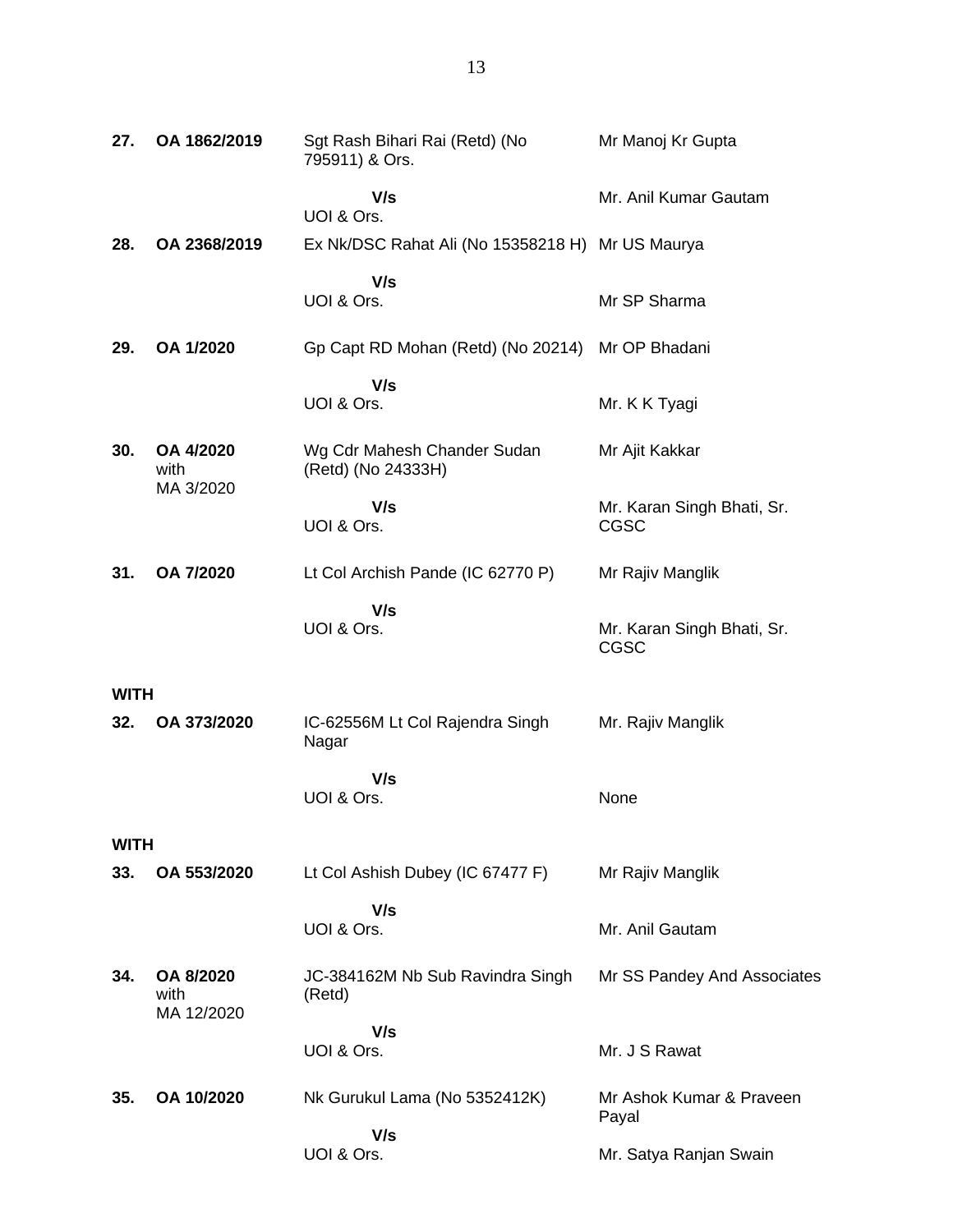| 36. | OA 14/2020                         | No 4192357F Sep(/DSC GD) Virendra Mr Manoj Kr Gupta<br>Singh |                                            |
|-----|------------------------------------|--------------------------------------------------------------|--------------------------------------------|
|     |                                    | V/s<br>UOI & Ors.                                            | Mr. S D Windlesh                           |
| 37. | OA 17/2020                         | Ex MWO Gawali Ganesh Keshavrao<br>$(697669-L)$               | Mr. Praveen Kumar                          |
|     |                                    | V/s<br>UOI & Ors.                                            | Dr. Vijendra Singh Mahndiyan               |
| 38. | OA 18/2020<br>with                 | Sgt Angad Kumar Mishra (796802-L)                            | Mr. Bijendra Kumar Pathak                  |
|     | MA 569/2020                        | V/s<br>UOI & Ors.                                            | Mr. Anil Gautam                            |
| 39. | OA 19/2020                         | Ex Sgt Rajkumar Baburao Nanaware<br>(711829)                 | Mr. Baljeet Singh & Ms. Deepika<br>Sheoran |
|     |                                    | V/s<br>UOI & Ors.                                            | Mr. K K Tyagi                              |
| 40. | OA 197/2020                        | Ex Sgt T Simhachalam (No 780076 B)                           | Mr Om Prakash Kr Srivastava                |
|     |                                    | V/s<br>UOI & Ors.                                            | None                                       |
| 41. | OA 205/2020                        | Ex Sgt T. Simhachalam (780076-B)                             | Mr. Omprakash Kr. Srivastava               |
|     |                                    | V/s<br>UOI & Ors.                                            | Dr. Vijendra Singh Mahndiyan               |
| 42. | OA 283/2020                        | Capt (TS) TK Suresh Kumar (Retd)<br>(No 02992 Z)             | Mr Ved Prakash                             |
|     |                                    | V/s<br>UOI & Ors.                                            | Mr. Neeraj, Sr. CGSC                       |
| 43. | OA 290/2020                        | EX PO EL (R) Amit Ghosh (No 210645 Mr Ved Prakash<br>R)      |                                            |
|     |                                    | V/s<br>UOI & Ors.                                            | Mr. V S Tomar                              |
| 44. | OA 291/2020<br>with<br>MA 380/2020 | Ex Hav (Hony Nb Sub) Dheraj Singh<br>(No 2979697 A)          | Mr Ved Prakash                             |
|     |                                    | V/s<br>UOI & Ors.                                            | Mr. Avdhesh Kumar Singh                    |